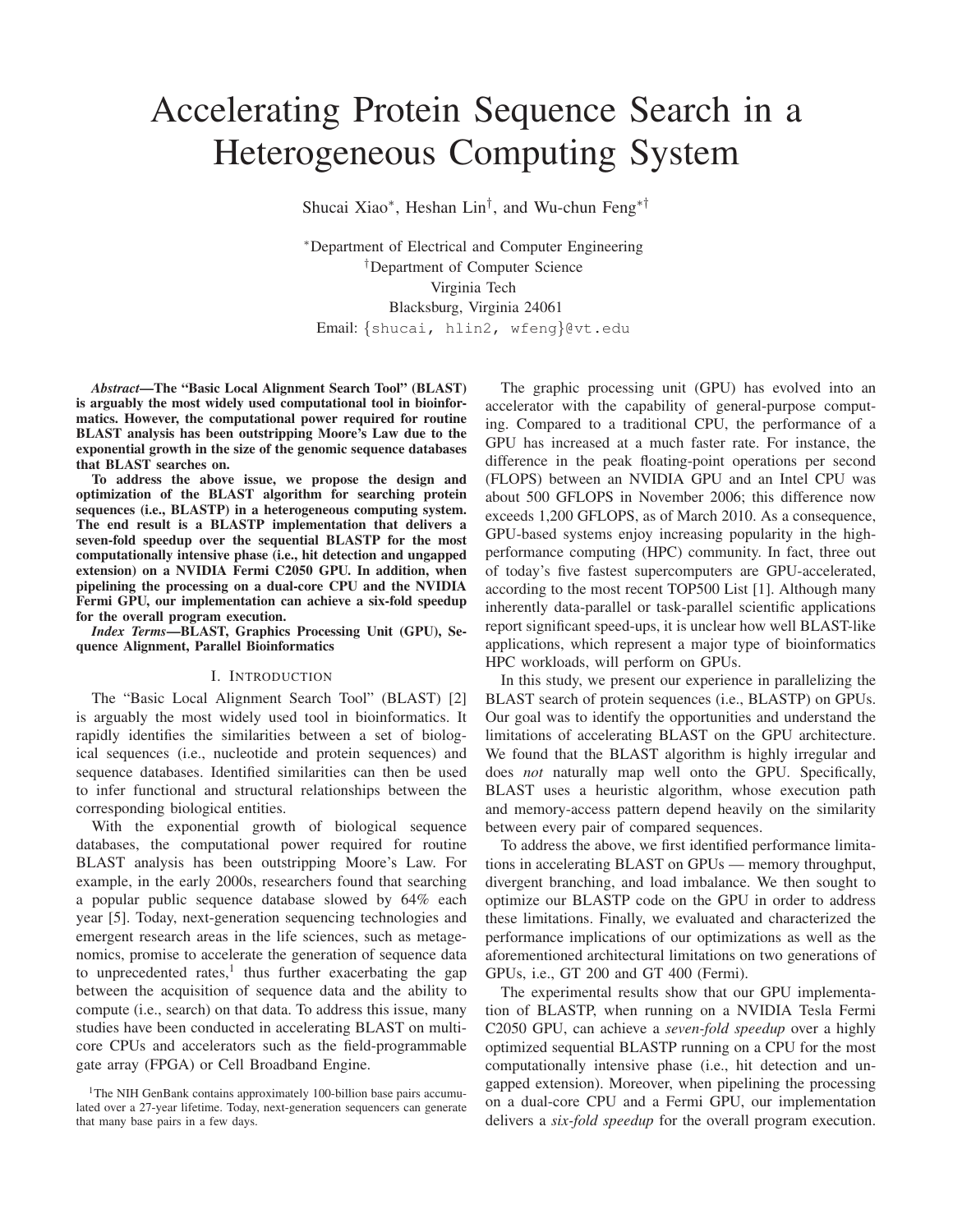The rest of this paper is organized as follows. Section II provides a brief background about the CUDA programming model and the BLASTP algorithm. Section III surveys the related work. Sections IV and V discuss our parallelization of the BLASTP and our methodologies in optimizing the program performance, respectively. We then present our performance evaluation and characterization in Section VI and conclude in Section VII.

## II. BACKGROUND

In this section, we give a brief description of the GPU architecture, its associated CUDA programming model, and the BLAST algorithm.

## *A. GPU Architecture and CUDA Programming Model*

Originally, GPUs were designed solely for graphics applications, which are compute-intensive and data-parallel in nature. With the elimination of key architectural limitations, GPUs have evolved from their traditional roots as a graphics pipeline into programmable devices that can support general-purpose scientific computation, i.e., general purpose computation on GPUs (GPGPUs). With the introduction of easy-to-use programming models such as NVIDIA's Compute Unified Device Architecture (CUDA) [22] and OpenCL [10], more and more applications continue to be ported to the GPU [8], [18], [20], [25], [27].

A NVIDIA GPU consists of a set of streaming multiprocessors (SMs), where each SM contains a few scalar processors (SPs) On each SM, there are four types of on-chip memory, i.e., register, shared memory, constant cache, and texture cache. This on-chip memory can only be accessed by threads executing on the same SM. On a GPU card, there are also two types of off-chip memory, i.e., global memory and local memory. Global memory can be accessed by all threads on the GPU; while local memory is used in the same way as registers except that it is off-chip.

Within the GPU memory hierarchy, on-chip memory has low access latency but a relatively small size. On the contrary, off-chip memory has a much larger size but also high access latency. One way to improve the efficiency of accessing offchip global memory is to use *coalesced read/write* operations. On the latest NVIDIA Fermi GPU architecture, L1 and L2 caches are provided to improve the efficiency of global memory access, especially for irregular access patterns.

CUDA is an extension of the C programming language provided by NVIDIA. It allows compute-intensive and dataparallel parts of a program to be executed on a GPU to take the advantage of its computational capability. Specifically, parallel portions of the program are implemented as *kernels* and compiled into device instruction sets. Kernels are called on the host and executed on the device. Each kernel consists of a set of blocks, and each block contains a set of threads.

In addition to the above, CUDA provides functions for readmodify-write atomic operations. We also ensure that all the device memory that is needed on the GPU is allocated In CUDA, there are functions provided for read-modify-write atomic operations. Also, since dynamic memory allocation

is *not* supported<sup>2</sup>, all device memory should be allocated beforehand. Finally, memory address space on the device is different from that on the host. Consequently, pointers within host-side data structures such as linked list will become invalid after transferred to the device memory.

#### *B. Basic Local Alignment Search Tool*

BLAST is actually a family of algorithms, with variants used for searching alignments of different types (i.e., protein and nucleotide) of sequences. Among them, BLASTP is used to compare protein sequences against a database of protein sequences. There are four stages in the BLASTP algorithm:

- 1) *Hit detection.* Hit detection identifies high-scoring matches (i.e., *hits*) of a fixed length between a query sequence and a subject sequence (i.e., a database sequence).
- 2) *Ungapped extension*. Ungapped extension determines whether two or more hits obtained from the first stage can form the basis of a local alignment that does *not* include insertions or deletions of residues. The alignments with scores higher than a certain threshold will be passed to the next stage.
- 3) *Gapped alignment*. This stage performs further extension on the previously obtained alignments with gaps allowed. The result alignments will be filtered with another threshold.
- 4) *Gapped alignment with traceback.* In this stage, the final alignments to be displayed to users are re-scored, and the alignments are generated using a traceback algorithm.

Figure 1 gives an example of the first three stages of alignment computation. The fourth stage repeats the third one with traceback information recorded. BLAST reports alignment scores calculated based on a *scoring matrix* and *gap penalty factors*. In addition, statistic information such as *"expect" value* that measures the significance of each alignment is also reported.



Fig. 1. First Three Stages of BLAST Execution

Our study in this paper is based on FSA-BLAST 1.05 [7], a highly optimized sequential BLAST implementation.

### III. RELATED WORK

Since the BLAST tool is both compute- and data-intensive, many approaches have been investigated to parallelize BLAST in the past. On multi-core platforms, the BLAST implementation from National Center for Biotechnology Information (NCBI) has been parallelized with pthreads. On cluster

<sup>2</sup>We noticed that this feature is added in CUDA 3.2. But when this paper was submitted, CUDA 3.2 is unavailable.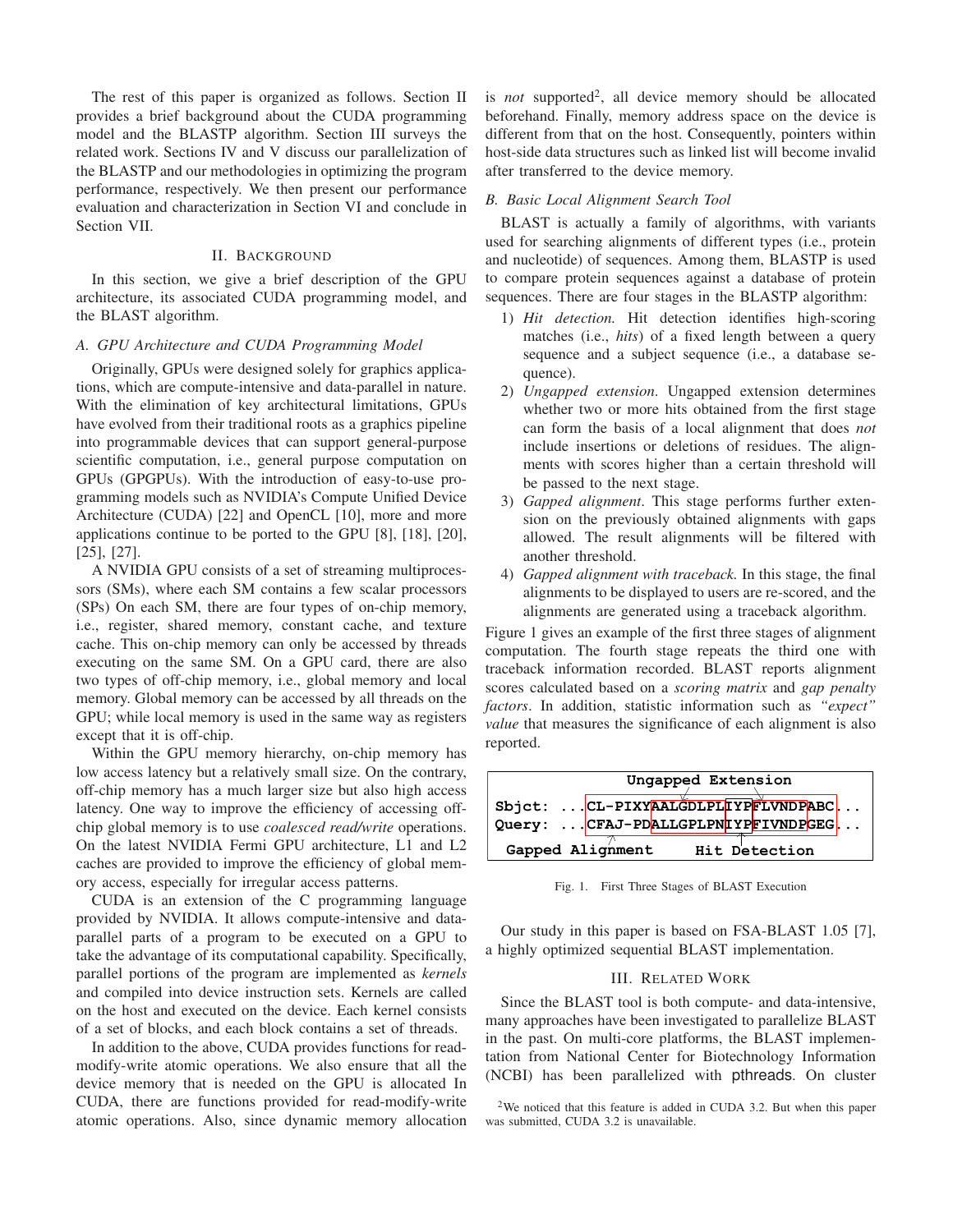platforms, there are parallel implementations such as TurboBLAST [4], ScalaBLAST [24], and mpiBLAST [6], [13], [14]. Among them, mpiBLAST is a widely used parallelization of NCBI BLAST. Combining efficient task scheduling and scalable I/O design, mpiBLAST can effectively leverage tens of thousands of processors to speedup the BLAST search [12].

Parallel BLAST has also been implemented on accelerators such as FPGAs [9], [11], [17], [21], [26], [30]. In a recent study, Mahram et al. [17] introduced a co-processing approach that leverages both the CPU and FPGA to accelerate BLAST. Specifically, their implementation parallelizes the first two stages of BLAST on the FPGA to pre-filter dissimilar subject sequences. Then, the original NCBI BLAST is called on the CPU to search the filtered database. Their implementation can generate the same results as NCBI BLAST and achieve as much as 25-fold performance improvement.

Our work is mostly related to BLAST parallelization on GPUs. Liu et al. [15], [16] developed CUDA-BLASTP and reported a 10-fold speedup over NCBI BLASTP on a desktop machine with two Tesla C1060 GPUs. CUDA-BLASTP uses a pre-filtering design similar to the FPGA study by Mahram et al. [17], and it does not parallelize all the compute stages of the BLASTP algorithm on the GPU. The filtering approach may suffer high overhead when searching BLAST jobs with a large number of subject sequences similar to the query. As we will see in Section VI, our BLASTP implementation on CUDA is two times faster than CUDA-BLASTP. Vouzis et al. [29] introduced another implementation of BLASTP on the GPU. In their implementation, databases are partitioned and processed on both the GPU and CPU, so that the system resources can be better utilized. Their approach also parallelizes only the first two stages on GPUs. With one CPU-helper thread, Vouzis's GPU BLAST implementation achieves between a three- and four-fold speedup for various query sequences.

### IV. MAPPING BLASTP ON CUDA

In this section, we describe how we map the BLASTP algorithm onto the GPU.

## *A. Profiling of Serial BLASTP*

We first profile the execution of BLASTP by searching two sequences (query1 and query2) against the NCBI NR database, which contains 9,874,397 sequences with a total size over 5 GB. The sizes of query1 and query2 are 1K and 2K, respectively. Table I shows the time consumed by the four stages for searching the two query sequences. Note that the execution time of the first two stages cannot be separated because these two stages are executed together (details will be described in Section IV-B). Clearly, the first three stages, i.e., hit detection, ungapped extension, and gapped alignment, consume more than 99% of the total execution time, regardless the query sequence length. Thus, our implementations focus on parallelizing the first three stages.

#### *B. Hit Detection and Ungapped Extension Parallelization*

As mentioned earlier, the first two stages of BLASTP, i.e., *hit detection* and *ungapped extension* are actually combined together. The algorithm first picks up a word from the beginning of the subject sequence and scans it against the query sequence to find hits. Once a hit is found, the extension is performed immediately on the hit, in both directions. After the extension is done, the algorithm moves on to scan for the next hit in the query sequence that matches the current word of the subject sequence so far and so on. After the current word of the subject sequence is compared against the entire query sequence, the algorithm moves on to the next word in the subject sequence. Since the scanning of a subject word depends on the hit detection and extension results of previous subject words (for more details see [3]), only limited parallelism can be exploited in aligning a pair of sequences in the current BLASTP implementation. Consequently, we parallelize the BLASTP algorithm by having each thread align a pair of sequences (i.e., a query sequence and a subject sequence). In this way, multiple pairs of sequences are aligned concurrently, as shown in Figure 2.

Before the kernel is launched to the GPU, query sequences, subject sequences and a few other data structures are transferred from the host memory to the device memory. Each time, there is one query sequence on the device, which is shared by all threads in the kernel. Also, the database is divided into different chunks, which are searched one after another on the GPU card (one kernel launch per chunk). The chunk size is limited by the global memory size as well as the on-chip memory (as described in Section V-A2) size on a GPU card. By searching one chunk at a time, our GPU implementation can process a database of arbitrary size.

Within a kernel launch, different threads align different subject sequences against the query sequence. When a thread finds successful ungapped extensions, it stores them in the global memory. Since all threads can find ungapped extensions in parallel, care must be taken to avoid write conflicts between different threads. One design option is to have all threads share a global memory buffer, and each thread calls an atomic operation to find a write location for each ungapped extension. Such a design can incur high synchronization overhead because atomic operations are expensive on GPUs. Another design option is to maintain a fixed-size buffer for each thread to store ungapped extensions.<sup>3</sup> This design can avoid the synchronization overhead of atomic operations. However, such a design is space-inefficient because the number of ungapped extensions generated by each thread can differ significantly, and that number cannot be known beforehand.

We propose a *two-level hierarchical* buffer for storing the ungapped extension, as shown in Figure 3. In the level-1 buffer, each thread is allocated a fixed-size segment which can store  $N$  ungapped extensions. The level-2 buffer, which can store  $M$  ( $M >> N$ ) ungapped extensions, is shared by all threads and guarded with atomic operations. The writing procedure of ungapped extensions is given by Algorithm 1. As can be seen, a thread first writes an ungapped extension to its allocation in the level-1 buffer. When a thread uses up

<sup>3</sup>Recall dynamic memory allocation was not supported on NVIDIA GPUs at the submission time of this paper.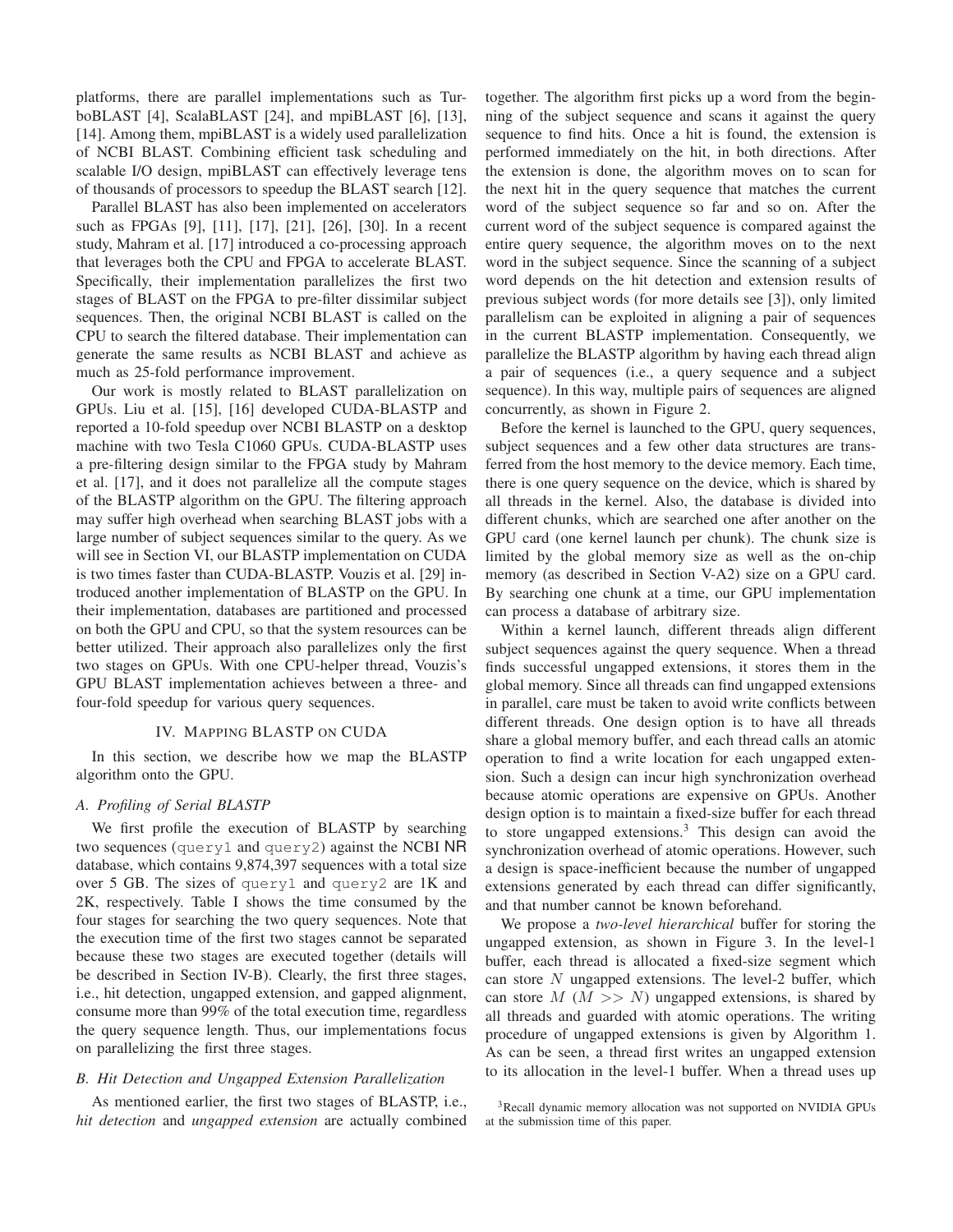| TABLE I                                   |  |  |  |  |
|-------------------------------------------|--|--|--|--|
| Profiling of Serial BLASTP (Unit: Second) |  |  |  |  |

| Ouery sequence | Hit detection $+$<br>ungapped extension | Gapped alignment | Gapped alignment<br>w/ traceback | Total time       |
|----------------|-----------------------------------------|------------------|----------------------------------|------------------|
| Ouery 1        | 144.28 (76.09%)                         | 44.87 (23.67%)   | $0.46(0.24\%)$                   | 189.61 (100.00%) |
| Ouery 2        | 260.05 (76.56%)                         | 78.92 (23.23%)   | $0.70(0.21\%)$                   | 339.67 (100.00%) |

Note: Numbers in the bracket are percentages of execution time of a stage in the total execution time.



Fig. 2. Hit Detection and Ungapped Extension Parallelization

its allocation in the level-1 buffer, it writes the rest of the ungapped extensions to the level-2 buffer. Such a hierarchical buffering design can efficiently utilize the global memory space as well as avoid unnecessary synchronization overhead.



Fig. 3. Ungapped Extension Storage in Global Memory

In the first two stages, the BLASTP algorithm also needs to maintain several global counters, such as the number of hits detected. One way to implement a global counter is to have each thread update a shared variable with atomic add operations. Again, to avoid the overhead of atomic operations, we implement per-thread counters on GPU, and all the perthread counters will be added up together on the host side to produce the correct value for a global counter.

## *C. Gapped Alignment Parallelization*

Gapped alignment uses seeds created by the ungapped extension stage as its inputs and creates alignments with even

## **Algorithm 1** Ungapped Extension Storage in Global Memory

1:  $shrdlndex \leftarrow 0$ 2:  $privtIndex \leftarrow 0$ 3:  $B \leftarrow \text{privt}BufSize$ 4: ..., an ungapped extension is found ... 5: **if**  $\text{privtIndex} < B$  **then** 6:  $bufPtr \leftarrow privtBuf + privtIndex$ 7:  $privtIndex \leftarrow privtIndex + 1$ 8: **else** 9:  $bufPtr \leftarrow shrdBuf + atomicAdd(shrdIndex, 1)$ 10: **end if** 11:  $bufPtr \leftarrow unExtPtr$ 12: ...

higher alignment scores. Typically only a small percentage of database sequences will need to be processed with gapped alignment. As such, we launch a separate kernel for this stage to re-map tasks to individual threads. To minimize data transferring overhead, the gapped alignment kernel reuses the subject sequence data stored on the GPU during the first two stages.

During the gapped alignment, the best alignment score corresponding to each subject sequence is recorded, which will be copied to the host memory to filter out dissimilar subject sequences. In addition, the status of each extension will be recorded and copied back to the host memory for further processing in the final stage – gapped alignment with traceback.

## V. PERFORMANCE OPTIMIZATION

Because of its heuristic nature, the BLASTP algorithm is highly irregular with respect to the memory access and execution path. As such, the basic algorithmic mapping described in Section IV does not map well onto the GPU architecture. In this section, we present several optimization techniques to address some of the performance hurdles of accelerating BLASTP on GPUs.

#### *A. Memory Access*

The BLAST search needs to access a number of different data structures. To improve memory access efficacy, we explore different data placement strategies in the GPU memory hierarchy.

*1) Constant Memory to Store the Query Sequence and Scoring Matrix:* When calculating alignment scores, the BLASTP algorithm needs to frequently compute a matching score between two individual letters from the query and the subject sequences, which can be done by looking up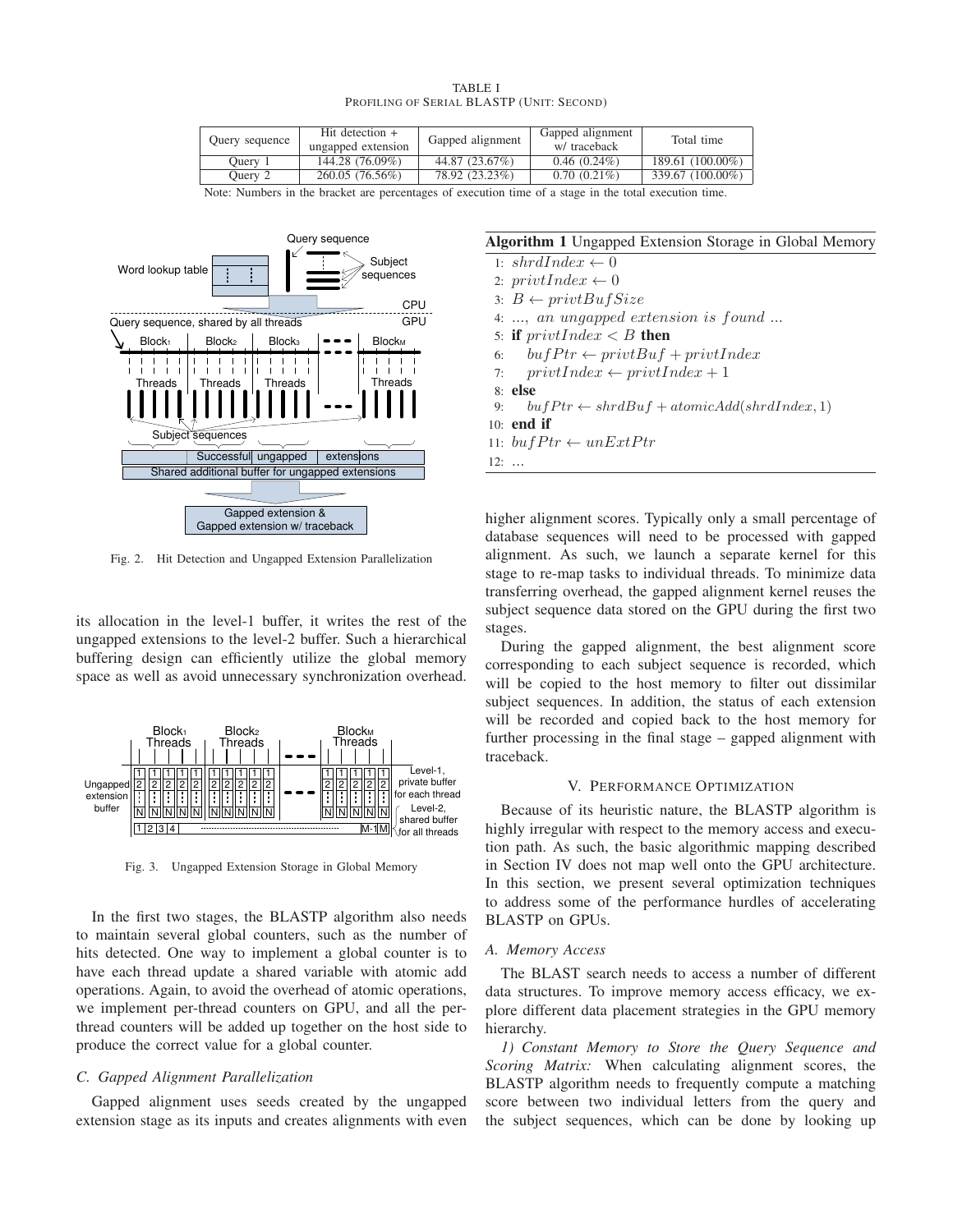the corresponding element in a scoring matrix. FSA-BLAST optimizes the lookup performance by pre-computing a *query profile* for each query sequence. Specifically, a query profile is a two-dimensional matrix, where each column corresponds to one letter in the query sequence and consists of matching scores between the query letter to all other letters as shown in Figure 4(a). With the query profile, the matching score between two letters can be obtained by first finding the column corresponding to the letter in the query sequence and then reading the score from the column according to the letter in the subject sequence. Using query profiles is more efficient because it saves one memory access used to read the current letter of a query sequence.

One common optimization technique in GPU programming is to leverage the cached constant memory to speedup the access of frequently used data. Compared to global memory, constant cache has much lower access latency for *cache hits*, but its size is small (64KB). In the FSA-BLAST implementation, each column (corresponding to a letter in the query sequence) in the query profile consumes 64 bytes (32 elements with 2 bytes each). As such, the constant memory is not sufficient to store the query profile for a query sequence larger than 1K letters.

To take advantage of the constant memory, our implementation instead puts the scoring matrix there because the matrix has a fixed size. In fact, the scoring matrix used in BLASTP consists of  $32 \times 32 = 1024$  elements and has a total size of only 2KB (2 bytes per element). However, the query sequence needs to be available when using the scoring matrix. In our implementation, a 60K-byte buffer is allocated in the constant memory for its storage. Since one byte is needed for each letter, the maximum query sequence that can be supported is 60K letters. By counting the sequence size in the most recent NCBI NR database, we found that more than 99.95% of the sequences are smaller than 4K letters and the largest sequence contains 36,805 letters, suggesting that the 60K buffer is sufficient for storing individual protein sequences in the most recent NCBI NR database.

Figure 4 depicts the differences between using the query profile and the scoring matrix. Let  $t_q$  and  $t_c$  be the access latency of global memory and constant memory, respectively, and  $t_a$  be the cost of an arithmetic operation. As shown in Figure  $4(a)$ , to obtain the matching score between 'X' in the subject sequence and 'Y' in the query sequence, the program should first read 'X' from the subject sequence then read the score '−1' from the query profile, which takes a total time of  $2t<sub>a</sub>$ . In contrast, with the scoring matrix, the program needs to read 'Y' and the score '−1' from the constant memory, and 'X' from the global memory as shown in in Figure 4(b). In addition, two arithmetic operations are needed to compute the location of '−1' in the scoring matrix. Thus, the total time is  $t_a+2t_c+2t_a$  in the scoring matrix approach. Since the latency of constant cache is two orders of magnitude faster than global memory and the latency to executemagnitude faster than global memory, using the scoring matrix can be much more efficient than using the query profile if the scoring matrix and the query sequence in the constant memory are well cached. As we will show in Section VI, the experimental results suggest that our approach is effective in practice.



(b) Reading Alignment Score via Scoring Matrix

Fig. 4. Constant Memory Usage for Individual Alignment Score

*2) Texture Memory to Store Subject Sequences and the Word Lookup Table:* Texture memory is another type of cached memory on the GPU but with a much larger size than constant memory. For example, with the one-dimensional texture memory, the number of elements that the texture memory can bind to is  $2^{27}$  or 128M elements. In order to take advantage of the texture cache, which has low access latency for cache hits, we partition the database into different chunks of 128MB each. By loading the database chunks on the GPU one after another, our design can search database of an arbitrary size, which is important for solving real-world BLAST search problems in practice.

Storing database sequences in texture memory may also help exploit data locality in alignment computation. For instance, as shown in Figure 5, when a hit is found, ungapped extension will be performed in both directions. With subject sequences stored in texture memory, some portions of the subject sequence may have been cached, thus improving the memory access efficiency.



Fig. 5. Texture Memory Usage for Subject Sequences

Besides subject sequences, we also store the *word lookup table* in the texture memory. A word lookup table stores precomputed words that can result in hits to each word in the query profile. Again, the size of the word lookup table varies depending on the query size, and it cannot fit into the constant memory for reasonably long query sequences.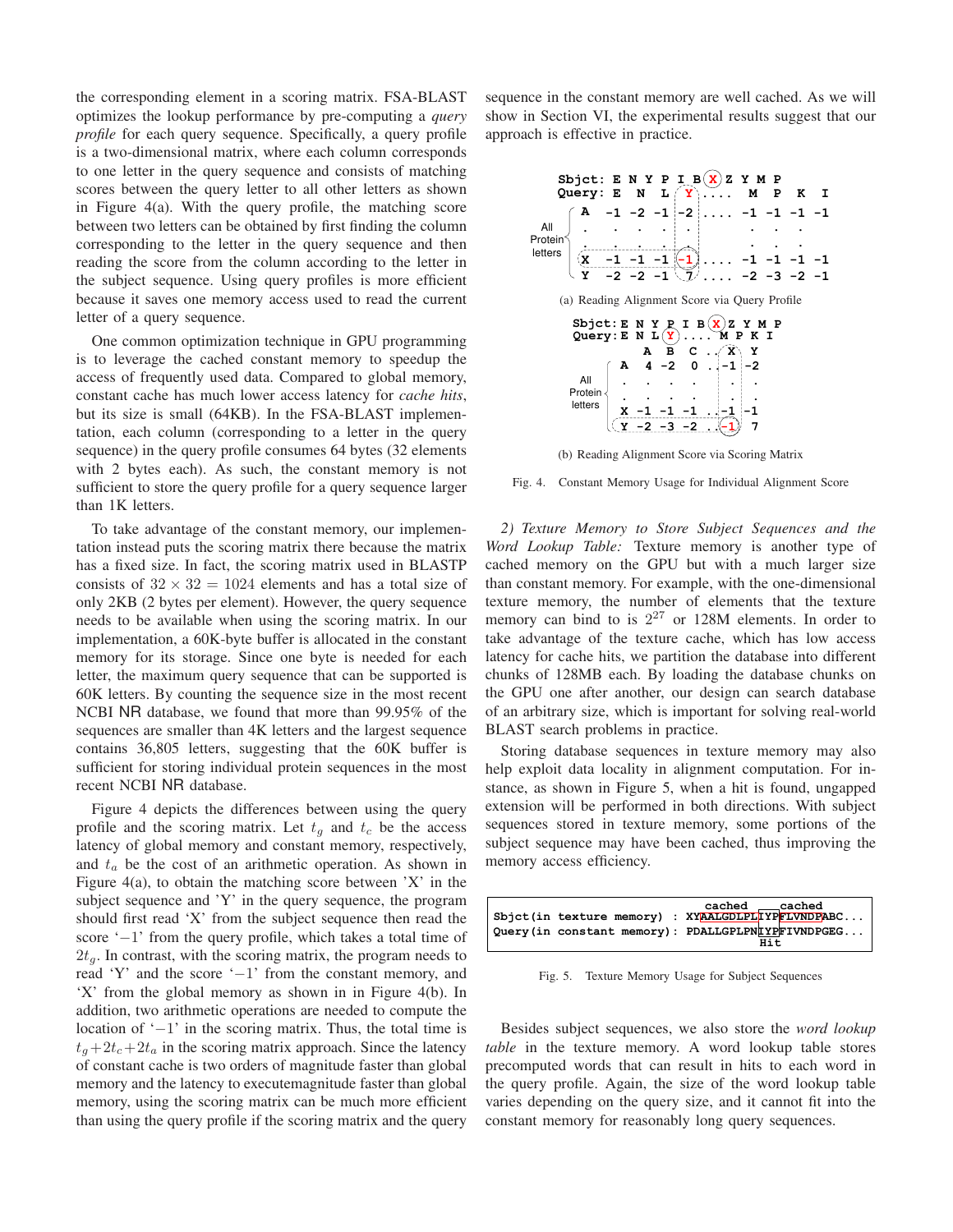#### *B. Load Balancing across Different Threads*

When scheduling alignment tasks to different threads in a kernel, a straightforward implementation can be statically assigning a set of sequences to each thread according to the thread ID number. This approach is easy to implement. However, the overall kernel execution time may suffer when there is load imbalance between different threads.

**Algorithm 2** Dynamic Subject Sequence Assignment Algorithm

1:  $n \leftarrow totalThreadNum$ 2:  $mutexIndex \leftarrow n$ 3:  $seqIndex \leftarrow threadID$ 4: **while** seqIndex < numSequences **do** 5: AlignSeq(SubSeq[seqIndex], querySeq) 6: ... 7:  $seqIndex \leftarrow atomicAdd(muteurIndex, 1)$ 8: **end while**

To alleviate the load-imbalance issue, our implementation adopts a greedy algorithm (as shown in Algorithm 2) that dynamically assign sequences to different threads. Specifically, the first sequence is assigned to each thread according to the thread ID. Whenever a thread finishes its current assignment, it retrieves the next subject sequence using an atomic operation. In addition, the database sequences will be presorted in the descending order of the sequence lengths. Assuming the BLAST search time is proportional to the length of a subject sequence, the database sorting can alleviate the impact of load imbalance occurred toward the end of the kernel execution. Note that this approach is only applicable to threads in different warps, because threads within a warp always execute the same instructions.

## *C. Overlap CPU and GPU Computation*

In BLAST, the first two stages are executed together, while the execution of the third stage is independent. If we execute all three stages on the GPU, the CPU will be left idle most of the time. To improve resource utilization in the system, we propose to pipeline the procedure by executing the first two stages on the GPU and the third stage on the CPU.

With the pipelining design, the computation on the CPU and GPU can be overlapped as shown in Figure 6. Specifically, the database is divided into multiple chunks. The GPU starts executing the first two stages (i.e., hit detection and ungapped extension) for one chunk, after which the successful ungapped extensions are copied back to the CPU. When the third stage (i.e., gapped alignment) is executed on the CPU on the current trunk, the GPU can start the first two stages for the next chunk. In addition, we use pthread to parallelize the gapped alignment in order to leverage the processing power of multicore CPUs.

## VI. PERFORMANCE EVALUATION AND CHARACTERIZATION

In this section, we evaluate the performance of our parallel BLASTP implementations on the GPU. Our experiments fo-



Fig. 6. Two Methods for Gapped Alignment

cus on five versions of BLASTP with different optimization techniques applied. Version 1 is the basic parallel version as described in Section IV. Each of the other four versions is corresponding to an optimization technique discussed in Section V. The five versions are listed in Table II.

TABLE II VERSIONS OF GPU BLASTP

| Versions         | Description                                                    |  |
|------------------|----------------------------------------------------------------|--|
| <b>Version 1</b> | It is a straightforward mapping as described<br>in Section IV. |  |
|                  |                                                                |  |
| <b>Version 2</b> | Constant memory is used as described in                        |  |
|                  | Section V-A1.                                                  |  |
|                  | Based on Version 2; atomicAdd is called for                    |  |
| <b>Version 3</b> | load balancing as described in Section V-B.                    |  |
| <b>Version 4</b> | Based on Version 2; texture memory is used as                  |  |
|                  | described in Section V-A2.                                     |  |
| <b>Version 5</b> | Based on Version 4; atomicAdd is called for                    |  |
|                  | load balancing as described in Section V-B.                    |  |

Our experiments are executed on both the NVIDIA Tesla C1060 and the Tesla C2050 GPU cards. The C1060 GPU consists of 30 SMs, each containing 8 scalar processors. On each SM, there are 16K registers and 16KB shared memory. There is 4GB of global memory on the C1060 with an aggregate bandwidth of 102.4GB/s. The C2050 is a newergeneration GPU from NVIDIA. Compared to C1060, C2050 has more scalar processors (i.e., 32) per SM and larger register files (i.e., 32KB). The C2050 has a L1 cache for each SM and a L2 cache shared by all SMs. Both L1 cache and shared memory use the same on-chip memory, which can be configured as 16 KB L1 cache and 48KB shared memory or as 48KB shared memory and 16 KB L1 cache. The L2 cache has a larger size of 768KB. There is 3GB global memory with an aggregate memory bandwidth of 153.6GB/s on the C2050. We will refer the C1060 and C2050 as *Tesla* and *Fermi*, respectively, hereafter.

On the host side, the system has an Intel Core 2 Duo CPU with 2.2GHz clock speed and 4GB DDR2 SDRAM memory. The operating system is the Ubuntu 8.04 GNU/Linux distribution. Our code is developed with the CUDA 3.1 toolkit.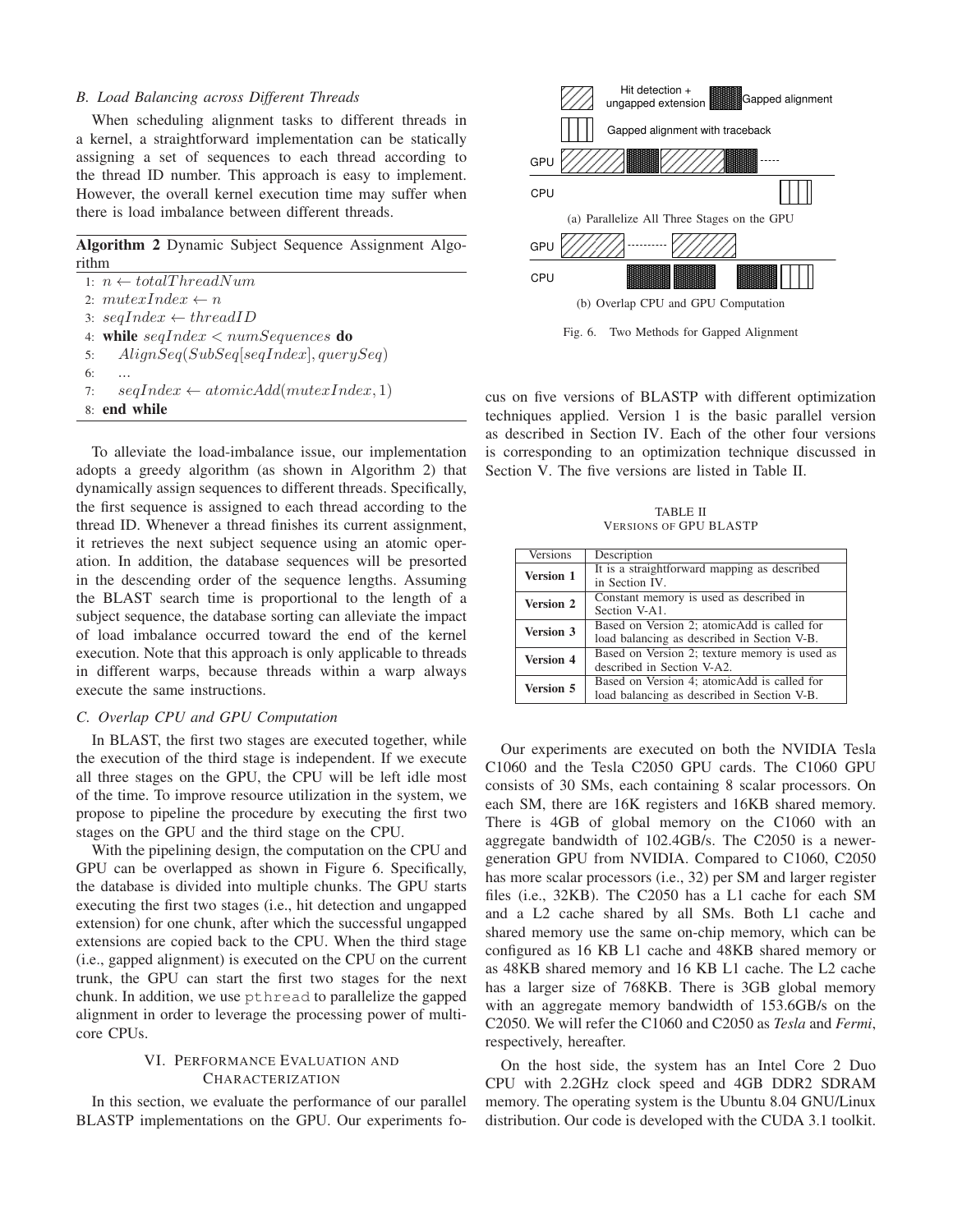We use a subset of the NCBI NR database<sup>4</sup> with one sequence selected out of every 5 sequences from the NR database. Also, four sequences with 1K, 2K, 3K, and 4K letters, respectively, are used as the query sequences.

For the BLASTP program, all default values are used for the program execution as shown in Table III. In addition, the score matrix BLOSUM62 is used. The serial CPU version is compiled with gcc with the -O3 optimization option. We report the average number of three runs for each experiment.

TABLE III DEFAULT PARAMETER VALUES IN BLASTP

| Parameter description                    | Value           |
|------------------------------------------|-----------------|
| Word size                                |                 |
| Dropoff value for ungapped extension     |                 |
| Dropoff value for gapped extension       | 15              |
| Dropoff value for triggering gaps        | 22              |
| Dropoff value for final gapped alignment | $\overline{2}5$ |
| Open gap penalty                         | $-7$            |
| Extension gap penalty                    | $-1$            |

## *A. Evaluation of Individual Optimization Techniques*

In this section, we evaluate the performance impacts of individual optimization techniques described in Section V with respect to the execution time spent on various compute stages.

*1) Hit Detection + Ungapped Extension:* Figure 7 shows the execution time of the first two stages for the five versions as described in Table II as well as the baseline serial CPU version. The 1K query sequence is used as the input. We measure the kernel execution time and total execution time of the first two stages, where the total execution time includes data transfer time between host memory and device memory, pre/post-processing time, and kernel execution time<sup>5</sup>. We also calculate the speedups of various GPU versions against the CPU version.

Figure 7(a) shows the results on the Tesla card. Clearly, performance improvements are achieved when each optimization technique is applied. Specifically, the kernel execution time is 8.148s in Version 1, while that of Version 2 is 7.098ms, which means a performance improvement of 12.89% is achieved when the query sequence and scoring matrix are stored in the constant memory. With the load-balancing optimization added, i.e., Version 3, the kernel execution time is further reduced to 6.422s, a 9.51% improvement compared to Version 2. Version 4 extends Version 2 by placing the subject sequences and the word lookup table in the texture memory, resulting a 25.55% performance improvement. Finally, the best performance is achieved in Version 5, where load balancing is added as compared to Version 4. For the total execution time, the absolute differences between different versions are the same as those for the kernel execution time. With each optimization technique applied, the relative performance improvements are



Fig. 7. Performance Improvements Brought by each Optimization Technique and the Corresponding Speedup for the First Two Stages

12.18% (Versions 1 to 2), 24.04% (Versions 2 to 3), 9.29% (Versions 2 to 4), and 7.56% (Versions 4 to 5), respectively.

On Fermi, similar trends are observed for Versions 1, 2 and 3 as compared to the Tesla results. However, storing the subject sequences and the word lookup table in the texture memory has adverse performance impacts on Fermi. Specifically, Version 4 is 20.04% slower than Version 2. This can be caused by the L1/L2 cache introduced in the Fermi architecture, which will be explained in more details in Section VI-D1. Nonetheless, with load balancing added, Version 5 outperforms Version 4 by 6.80%, similar to what we observed on Tesla.

Compared to the CPU serial version, the best GPU versions achieve speedups of 4.25 and 7.28 on Tesla and Fermi, respectively, in kernel execution time. For the total execution time, the speedups are 3.92 and 5.69 folds on Tesla and Fermi, respectively. As expected, the program performance on Fermi is better than that on Tesla. One reason is that the first two stages of BLAST are memory-bound, and Fermi has a larger global memory bandwidth. Moreover, there are L1 and L2 caches on the Fermi card, which can improve the efficacy of global memory access even more.

*2) Gapped Alignment:* This section shows the performance improvements of the gapped alignment stage. Since each thread is responsible for only one subject sequence, the optimization approach by using atomic function to achieve load balance cannot be used here. Thus there are three different GPU implementations for the parallelization of the gapped alignment, which are Versions 1, 2, and 4 as described in Table II. Again, the 1K query is used as in the previous section.

As shown in Figure 8(a), on Tesla, performance improve-

<sup>4</sup>According to our experiments with various databases with different sizes, the speedup achieved is quite stable regardless of the database size. Therefore, we use a subset of the NR database in our experiment.

<sup>5</sup>Since there is no data transfer, pre-processing, and post-processing in the serial CPU version, the kernel execution time and the total execution time is the same for the serial CPU version.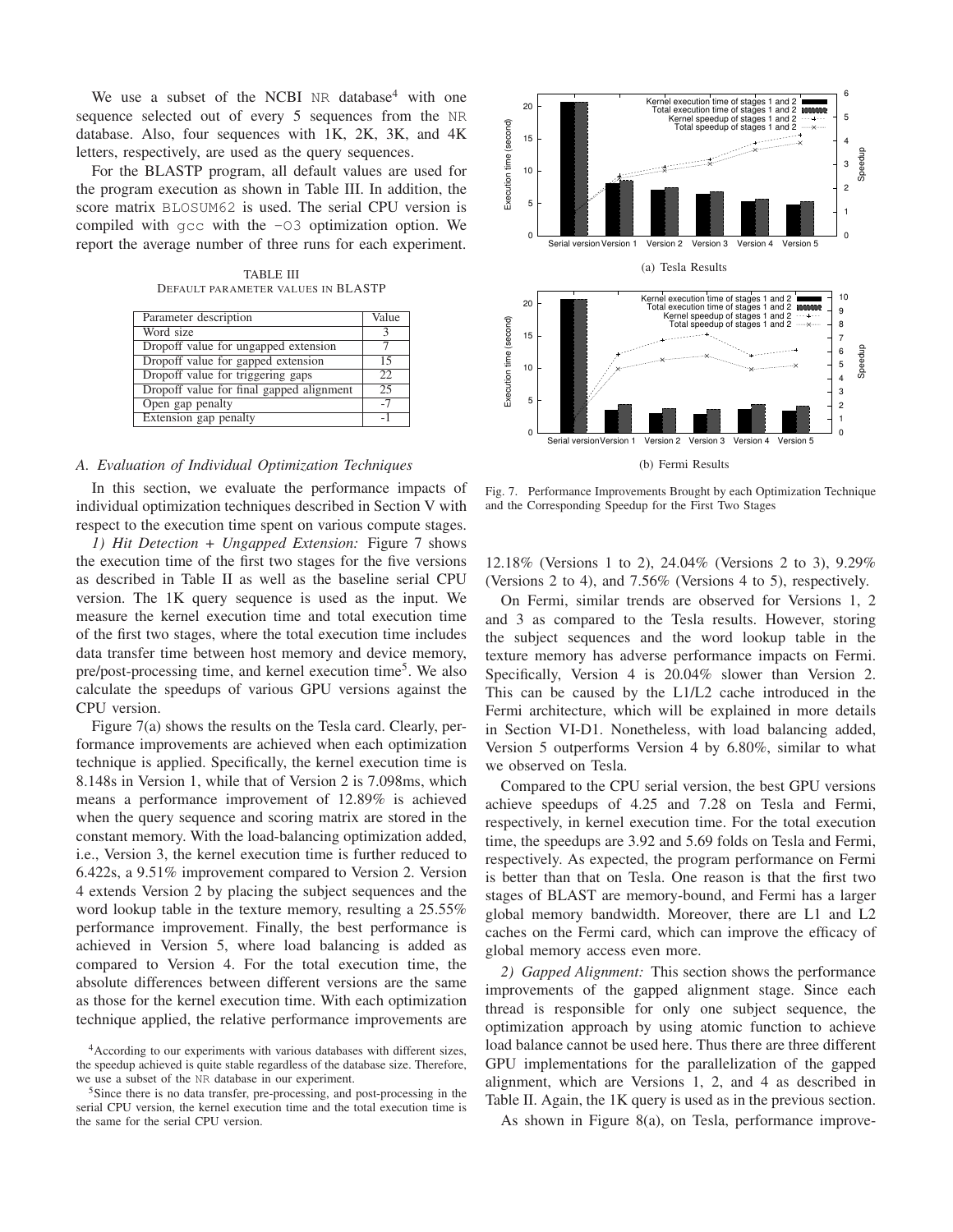

Fig. 8. Performance Improvements Brought by each Optimization Technique and the Corresponding Speedup for the Gapped Alignment Stage

ments are observed with each optimization technique applied, similar to what is observed for the first two stages. With the constant memory used for the query sequence and the scoring matrix, performance of the gapped alignment is improved by 6.87% and 6.60% for the kernel and total execution time, respectively. Storing the subject sequences in the texture memory help reduce the kernel and total execution time by 18.68% and 17.87%, respectively. Unfortunately, there is no performance improvement for the gapped alignment on the Tesla compared to CPU serial implementation. One reason can be that the irregular memory access is poorly supported on Tesla. Another reason can be the large number of divergent branches in the gapped alignment code. We will leave further investigations of this issue for the future work.

Figure 8(b) shows the performance results on Fermi. With constant memory used to store the query sequence and the scoring matrix, the kernel execution time decreases from 2.291s (Version 1) to 1.979s (Version 2), corresponding to a 13.61% improvement. However, if the subject sequences are stored in the texture memory, the kernel execution time is increased by 7.63% to 2.130s (Version 4). As we discussed above for the first two stages, the reason is that the global memory access is more efficient on Fermi because of the L1/L2 cache provided. The best GPU version achieves 3.34 fold and 2.77-fold speedups for kernel and total execution time, respectively, as compared to the serial version on CPU.

It is worth noting that on both Tesla and Fermi, the kernel execution time occupies a majority (more than 80%) of the total execution time in each stage (Hit detection and ungapped

extension are measured together.) as shown in Table IV.

TABLE IV PERCENTAGE OF THE KERNEL EXECUTION TIME

| Stage(s)                                | Tesla  | Fermi  |
|-----------------------------------------|--------|--------|
| Hit detection $+$<br>ungapped extension | 92.08% | 80.36% |
| Gapped alignment                        | 94.53% | 84.15% |

*3) Overall Execution Time:* In this experiment, we compare the overall execution time for five different implementations.

- CPU serial implementation.
- *Version G1:* All three stages are executed on GPU.
- *Version G2:* The first two stages are executed on GPU, and the third stage is serially executed on CPU. There is no overlap between the CPU and GPU processing.
- *Version G3:* The first two stages are executed on GPU, and the third stage is executed on the CPU in parallel with two threads. No overlap exists between the CPU and GPU processing.
- *Version G4:* The first two stages are executed on GPU, and the third stage is executed on the CPU in parallel with two threads. The CPU and GPU processing is overlapped.

Figure 9 shows the overall execution time of the above five implementations. There are several observations we can make from Figure 9: First, if all three stages are executed on the GPU, the overall performance on Fermi is much better than that on Tesla (by 1.93 times). Second, with GPUs used for only the first two stages, on Fermi, if no overlap is used (Versions G2 and G3), the overall performance (9.92s and 7.00s for Versions G2 and G3, respectively) will be worse than that of Version G1 (6.10s). On the other hand, if we overlap the computation on the CPU and the GPU, the overall performance (4.98s) will become better than Version G1 (6.10s) by 18.29%. Third, on Tesla, since there is almost no performance improvement by parallelizing the gapped alignment on the GPU, any parallelization or optimization performed for the gapped alignment will bring performance improvements. For instance, if the pthread is used for the parallelization, we can reduce the execution time by 27.79% (from Version G2 to Version G3). Furthermore, if the CPU and GPU execution is overlapped, this performance improvement can almost be doubled, i.e., the execution time decreases from the 11.89s of Version G1 to 5.95s of Version G4.

## *B. Scalability of the Query Size*

In this section, we evaluate the scalability of overall program performance with respect to the size of a query sequence. Specifically, we use the four aforementioned query sequences with sizes from 1K to 4K as the input. We show only the results on Fermi because the program performance on Fermi always outperforms that on Tesla.

Figure 10 plots the scalability results in both overall execution time and the corresponding speedup. We compare three different implementations: CPU-only, GPU-only, and the pipelining implementation that overlaps processing on the CPU and GPU as described in Section V-C (the gapped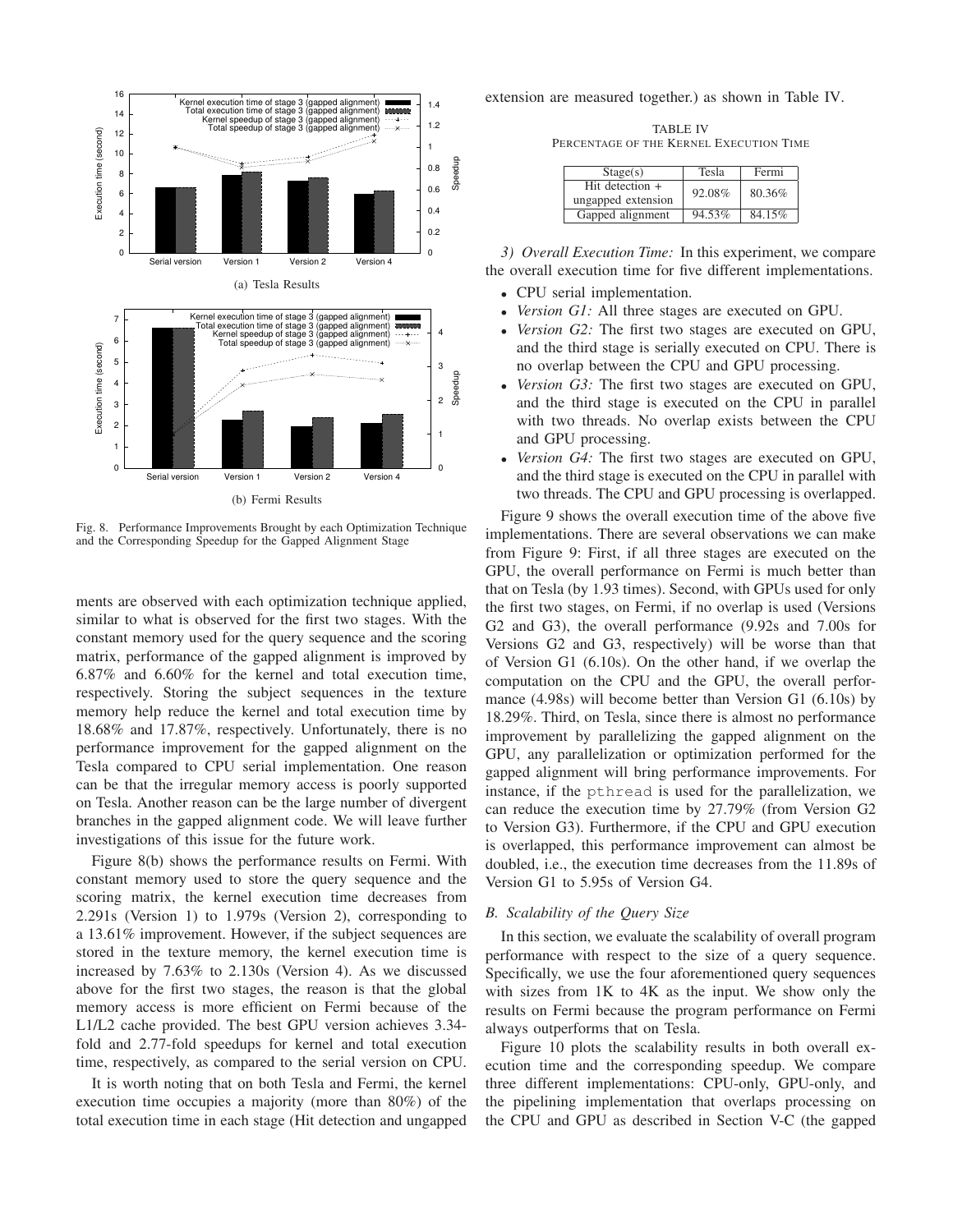

Fig. 9. Overall Execution Time

alignment is parallelized on the CPU using pthread). As can be seen from the speedup curves, both the GPU-only and pipelining implementations scale well as the query size increases. The GPU-only implementation can achieve around 4.5-fold speedup for all input queries. Leveraging the processing power of both the CPU and the GPU, the pipelining version can deliver more-than-6-fold speedups for 3K and 4K queries.



Fig. 10. Scalability of Overall Performance

## *C. Comparison with the Existing CUDA-BLAST Implementation*

As described in Section III, there is an existing GPU implementation of BLASTP by Liu et al.  $[15]$ <sup>6</sup>. A close examination on the source codes suggests that both Liu's and our kernel implementations are based on the same sequential code. As such, we compare our implementation with the Liu's in this section.

As mentioned before, in the implementation of Liu et al., the GPU is used to only filter subject sequences that yield successful ungapped extensions. After the filtering is done on the GPU, the entire BLASTP program will be executed on the CPU again to search the filtered subject sequences. In other words, only the first two stages are parallelized on the GPU in Liu's implementation.

<sup>6</sup>The source code can be downloaded from http://www.nvidia.com/object/ blastp on tesla.html.

With the above filtering design, there is redundant computation on the CPU for the first two stages of filtered sequences. This redundant implementation will increase with the amount of qualified subject sequences (i.e., sequences with successful ungapped extensions). Also, the third and fourth stages are not parallelized at all. In the extreme case, where successful ungapped extensions are found for all subject sequences, the Liu's implementation will be much slower than the serial BLAST on CPU. In contrast, our implementation avoid the redundant computation by parallelizing three stages of the algorithm.

We compare our and Liu's implementations by searching two different query sequences; the first (query 1) is from the sequence database and the second (query 2) is not. Intuitively, the search of query 1 will generate more qualified subject sequences after the first two stages. The performance results are shown in Figure 11. Note that these results are collected on the Tesla card because Liu's implementation cannot be executed on the Fermi card. As can be seen, our implementation significantly outperforms the Liu's for both query sequences. Also, the performance speedup of our implementation against Liu's implementation is higher for query 1 (2.01 folds) than for query 2 (1.83 folds). The reason is that with more qualified subject sequences generated in the first two stages, the redundant computation increases in Liu's implementation.



Fig. 11. Performance Comparison between Our Implementation and That of Liu et al.

#### *D. Performance Characterization*

Despite our optimizations, the performance speedup of BLASTP on the GPU is relatively low compared to other applications [23], [28] that map well on the GPU architecture. In this section, we explore the factors that potentially limit the BLASTP performance on GPU through detailed performance characterization.

*1) Caching Effects:* Starting from Fermi, NVIDIA introduces L1 and L2 memory cache. L1 cache has a configurable size (16KB or 48KB) and is shared by all threads on an SM. L2 cache has a size of 768KB, but it is shared by all SMs. We are interested in the answers of the following questions in characterizing the memory access performance:

• To what extent can the caching help improve the program performance? To address this question, we will compare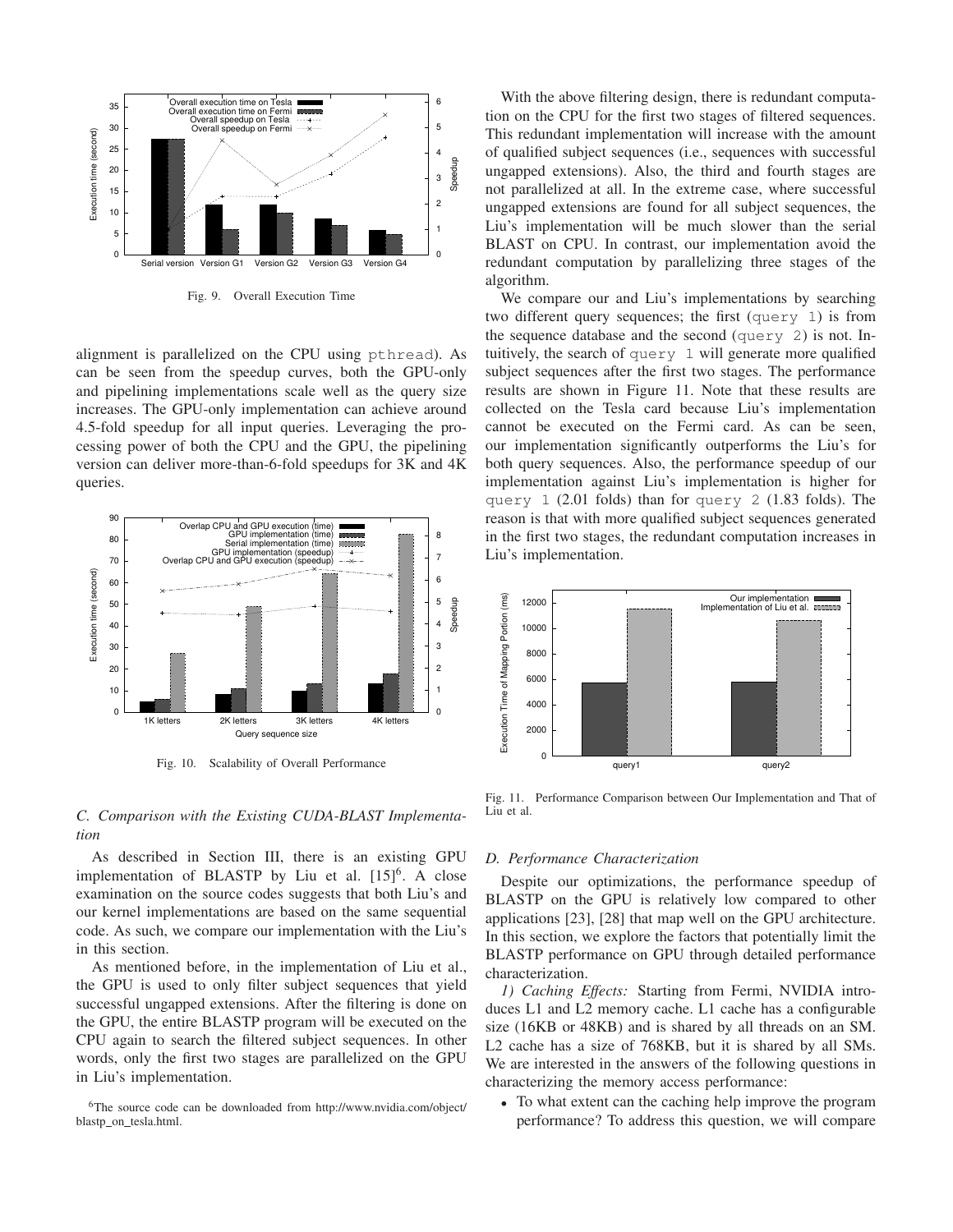the program performance of three different configurations: 1) disabling L1 cache, 2) using 16KB for L1 cache, and 3) using  $48KB$  for L1 cache<sup>7</sup>.

• How does the transparent caching compare to manual memory-access optimizations? Specifically, before Fermi, many memory optimizations are done by leveraging constant and texture cache. We would like to see how these explicit memory placement optimizations compared to relying on the caching mechanism available on the newer-generation of GPU architectures (e.g., Fermi).



Fig. 12. Impacts of Caching on Kernel Execution Time

Figure 12(a) shows the kernel execution time of the first two stages under various configurations. For versions 1, 2, and 3, the L1 cache size has considerable impacts on the performance. Specifically, when L1 cache size is changed from 48KB to 16KB, kernel execution time of Version 1 increases from 3.57s to 4.09s, corresponding to a relative increase of 14.77%. In addition, when L1 cache is disabled, an additional increase of 15.31% is observed. Similar trends are observed for Versions 2 and 3, but the performance differences caused by the caching effects are in a smaller range compared to Version 1. In contrast, the L1 cache sizes does not have obvious impacts for Versions 4 and 5. One possible reason is that in those two versions, the subject sequences are stored in texture memory, thus reducing the amounts of memory access from the global memory.

Unlike on the Tesla card, where storing subject sequences in the texture memory brings nontrivial performance improvements, on the Fermi card, leaving subject sequences in the global memory actually results in better performance. Specifically, Version 2 outperforms Version 4 by 21.69% when 48KB L1 cache is used. Similar performance improvement is observed for Version 3 over Version 5. One possible reason is that the L2 cache of global memory smoothes out irregular memory access to some extent. The texture cache, which is designed for 2D spatial locality, is less effective than global memory cache in dealing with the memory access patterns in BLAST. This suggests that the caching mechanism introduced in the new Fermi architecture can potentially ease the efforts of optimizing memory access for BLAST-like applications.

Figure 12(b) shows the performance impacts of caching on the stage of gapped alignment. Again, when subject sequences are stored in global memory, the L1 cache size can considerably affect the performance. Specifically, for Version 1, using 48 KB L1 cache results in a 30% improvement compared to the case where L1 cache is disabled. In Version 4, where subject sequences are stored in texture memory, using 48 KB L1 cache still outperforms the non-L1-cache case, but with a much smaller margin (i.e., 6%). Interestingly, storing subject sequences in the texture memory does help when 16KB or less L1 cache is used. This may be attributed to the different memory-access patterns between the first two stages and the third stage. In summary, provisioning larger cache for global memory may be helpful in improving the BLAST performance.

*2) Divergent Branching:* Because of the heuristic nature of the BLAST algorithm, there are a lot of inherent divergent branches in the code. Since these divergent branches cannot be eliminated in the current GPU architecture, our study on this perspective is to quantify the performance impact of divergent branching on the BLAST performance. Specifically, we synthesize a pseudo input data set, where all the subject sequences in the database are the same<sup>8</sup>. When searching this database, no divergent branches will occur. The performance speedup that can be achieved by this input data set can shed some lights on how much performance impacts are caused by divergent branches. This can also allow us to assess to what extent the program performance is bounded by the memory access throughput.

Tables V compares the performance of searching the synthesized database against the aforementioned NR subset, using the 1K query mentioned earlier as input. Here, the speedup against the CPU serial implementation is shown for each scenario. We use Version 5 on the Tesla card and Version 3 for the Fermi card, because these versions deliver the best performance among others. As can be seen, higher speedups can be obtained (from 5.69-fold to 9.07-fold for Fermi and from 4.25-fold to 7.74-fold for Tesla) by searching the synthesized DB than searching the NR subset. This suggests divergent branching is a major factor that limits the BLAST performance on GPU. Thus, to better support irregular applications like BLAST on GPUs, more effective mechanisms are needed to reduce the impacts of divergent branching and load imbalance. Moreover, even with most of the divergent branches eliminated, the performance speedup is still within 10, suggesting that the program performance is hampered by the efficiency of memory

<sup>7</sup>L2 cache cannot be controlled by programmers on Fermi.

<sup>&</sup>lt;sup>8</sup>The sequence is randomly selected from the NR database with a size equal to the average sequence size in NR.